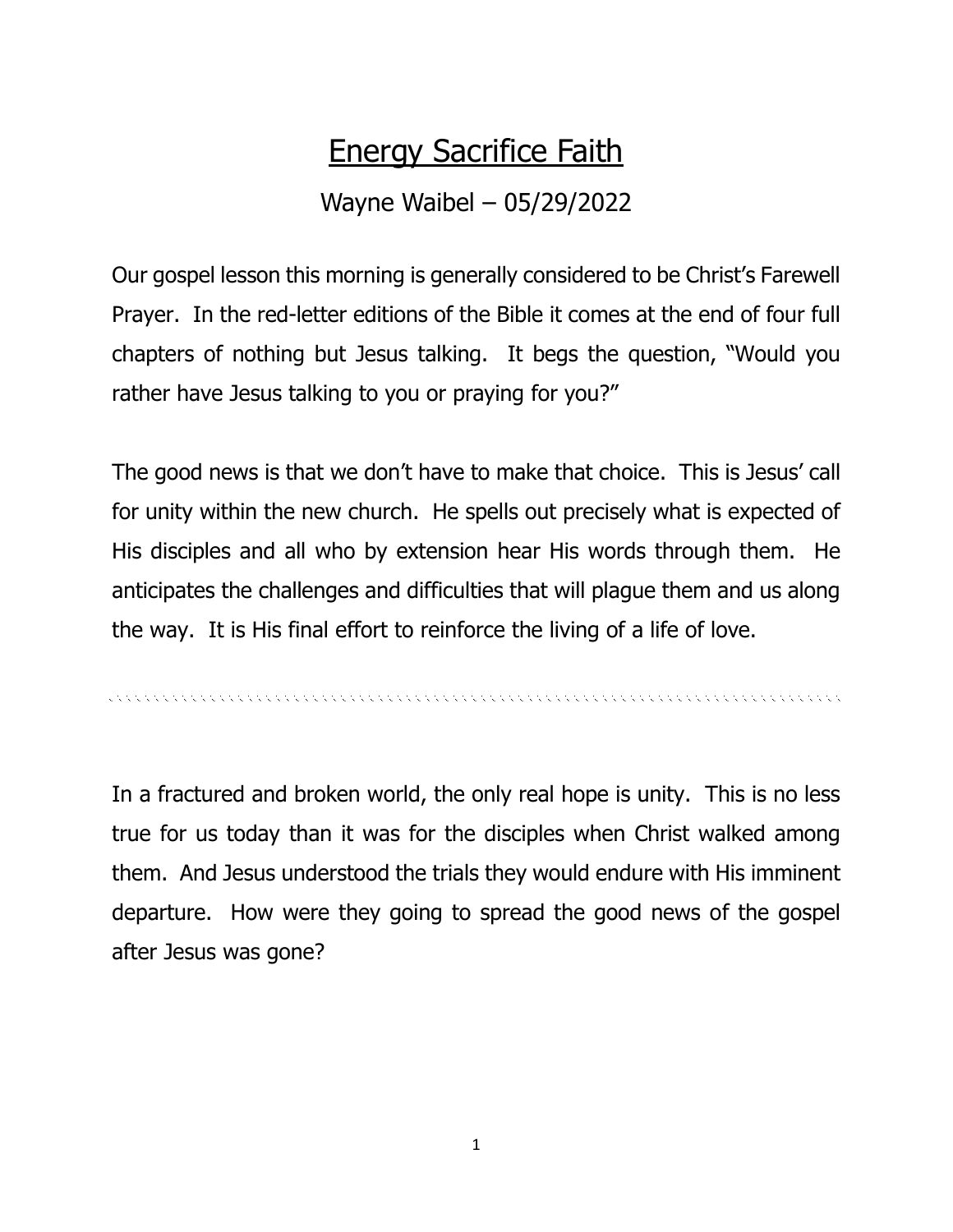It was difficult enough to understand the magnitude of His ministry while He was with them. How much more difficult for someone who did not have a firsthand encounter with Jesus to grasp the depth of meaning? His answer – unity. His prayer – that His disciples hold the love of God within themselves just as He felt the Father in Him.

Our call to worship gives us a glimpse into the type of love Jesus is talking about to His chosen. It is a most powerful love. Even while God's lightning illuminates the entire sky, the one lighted candle held by one faithful soul has the power to make all the difference in the world – however much the hand that holds it may tremble.

When Jesus prays that the love with which God loves Him be in them and He in them, His prayer is all consuming. Understand this – this type of love is completely selfless. There is no thought of reward, and certainly no expectation of ease. The love of Christ was a love that forgave the people who nailed Him to the cross - while He was hanging from it.

There is no promise of an effortless transition from sinner to reconciliation. It takes energy, sacrifice, and faith. In fact  $-$  nowhere in the book of Revelation is there divine assurance of ultimate salvation. And that's the book we traditionally look to for future hope!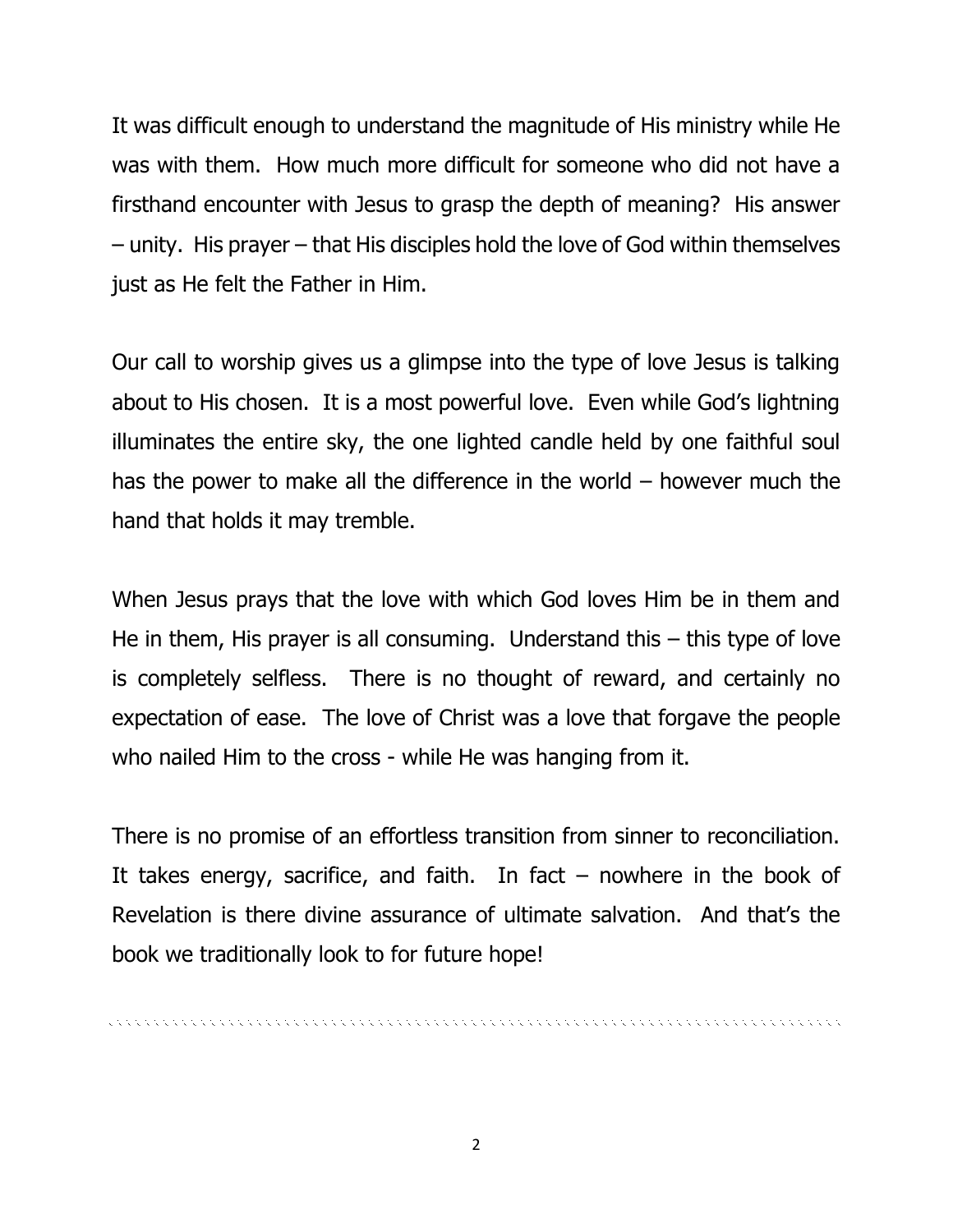We need to listen to and for God, most particularly on cloudy days when the glory of the Lord is not shown round about. How we do on bright sunny days is one thing – when the ravages of an angry planet manifest themselves – that's another matter entirely.

And that is part and parcel the reality of ministry in the twenty first century. However you want to characterize it – nose to the grindstone – shoulder to the wheel – money where your mouth is – the fact remains – this is a call to ministry, not a ticketed invitation to sit in a stadium to watch a spectacle. The challenge of living faithfully is not only a call to personal goodness; it is a call to let our lives invite others to follow Jesus.

We are to participate fully in this life, and not just when all the aspects line up for us - during the trying times as well. "I in them," what a wonderful way Jesus has to bridging the gap between His death on the cross, and the Holy Spirit filling the hearts of His disciples.

There is a wondrous continuity at play here that transcends both time and place. The Father loves the world. He loves the world so much that He gives His only Son as ransom for all the world's sin.

And the Son, in turn, loves His disciples so much that He prays they will have Him in them as the Father is in Him. Further, He extends that prayer to include all who hear His words through them.

3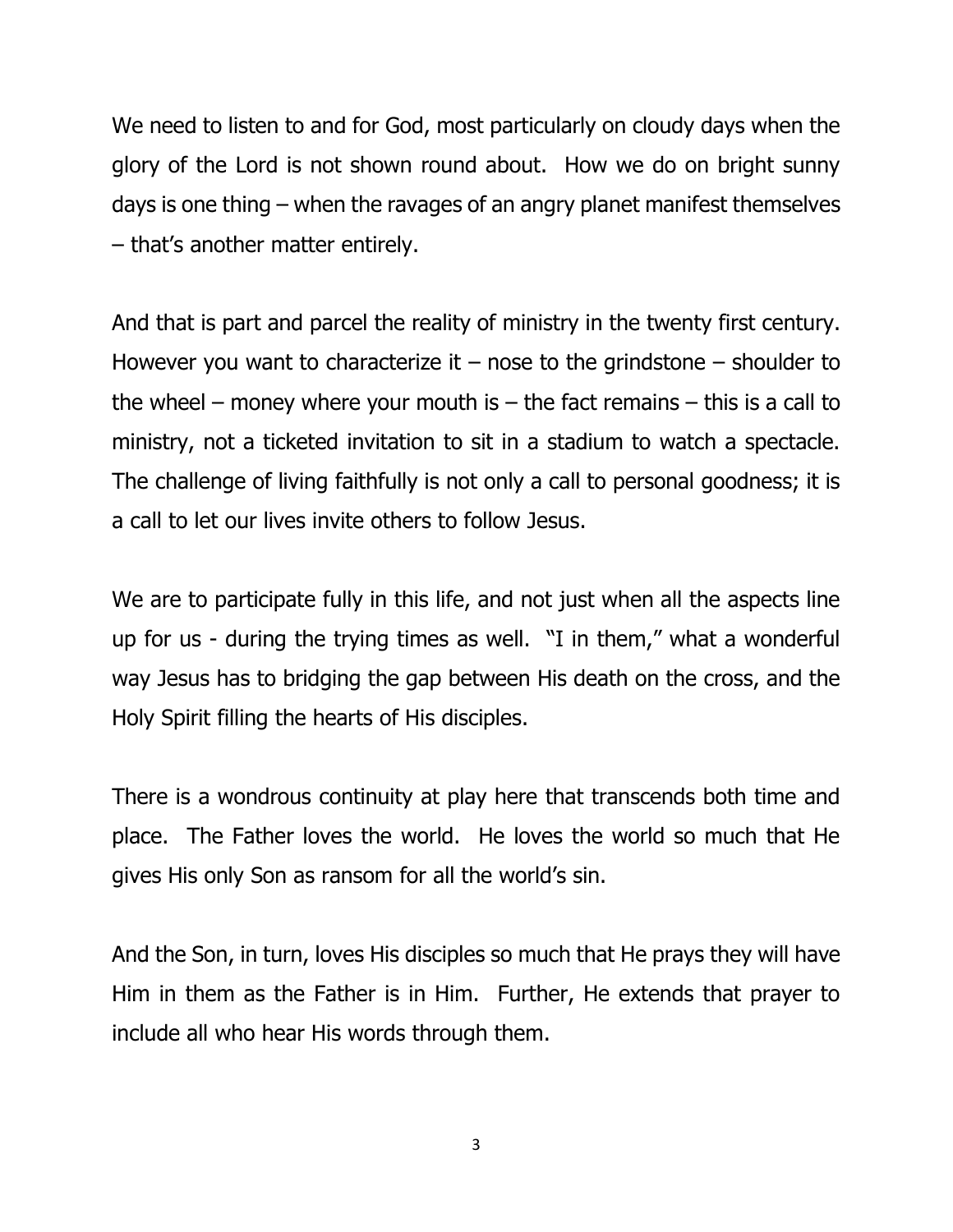This is a prayer for unity. "I in them and You in Me." A failure to live in unity is usually a failure of reciprocity. The hard truth is that all too often an act of love is not returned in kind.

In the corporate world it can actually be viewed as weakness to reciprocate a kind gesture, to say nothing of a loving action. And we as Christians have an obligation to do something about that. The deepest moments of life are those when our hearts and habits are wide enough to include others.

n na kanang ng kanang ng kanang ng kanang ng kanang ng kanang ng kanang ng kanang ng kanang ng kanang ng kanan

We sort of take that for granted because we see it played out with one another on a regular basis. There is never any shortage of folks stepping up and/or stepping in around here. The size of the congregation has nothing to do with the collective heart of the congregants.

God's intention is that we may be one. That deliberate act of oneness is in itself an act of liberation. The work of the Spirit brings freedom to all who are captive. The unnamed slave girl with the gift of divination was freed by Paul, who was simply annoyed by her until he called out the spirit that possessed her.

She was of no more use to her masters, so Paul's annoyance had the unintended consequence of liberating her while provoking the ire of her masters toward Paul and Silas, who in turn put them into captivity.

4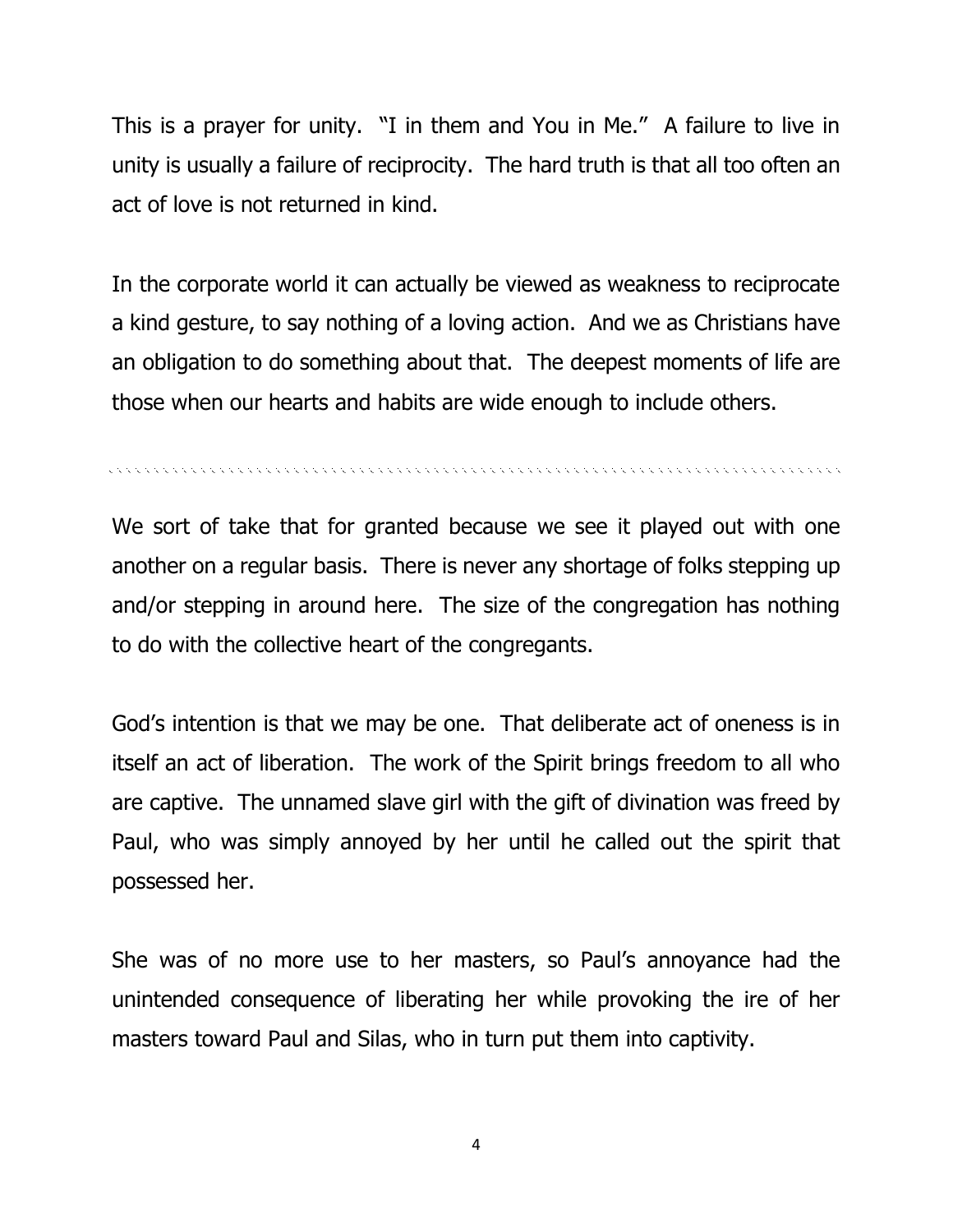This then gave rise for divine intervention to liberate all the prisoners who were jailed with them, and subsequently the jailor himself to hear the good news, which set him and his entire household free. All of this takes place under the umbrella of unity. One in the Spirit.

And this is why we gather together on any given Sunday. Worship is a time to clarify our values and motives, and to see all we do and all we are in light of the gospel message. This is not only our weekly reminder of what matters really in this world. It's a time to embrace the oneness of a faith that holds the Father and the Son and the Holy Spirit as though we are in them, as they are in us.

In light of the brutality visited upon our brothers and sisters in Texas last week, it is all the more reason to recognize the importance of unity among believers, knowing that such oneness leads the world to believe.

Since that which is good and that which is evil are often hard to distinguish from one another, we must move passionately into the places where the Word and the world intersect.